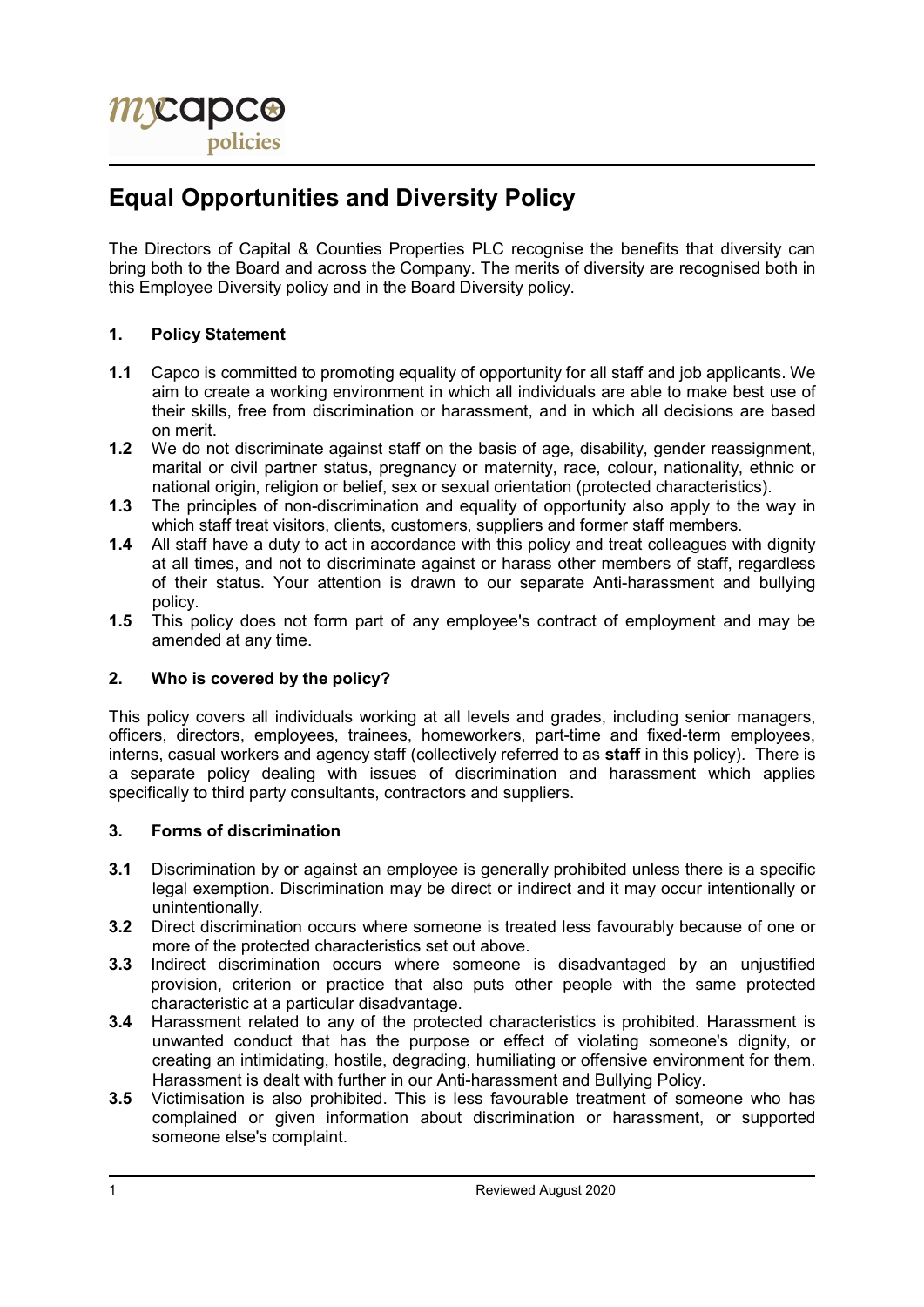#### 4. Recruitment and selection

- 4.1 We aim to ensure that no job applicant suffers discrimination because of any of the protected characteristics above. Shortlisting of applicants should be done by more than one person wherever possible.
- 4.2 Job advertisements should avoid stereotyping or using wording that may discourage groups with a particular protected characteristic from applying. They should include an appropriate short policy statement on equal opportunities and a copy of this policy shall be sent on request to those who enquire about vacancies.
- 4.3 Applicants should not be asked about health or disability before a job offer is made. There are limited exceptions which should only be used with Human Resources approval. For example:
	- a) Questions necessary to establish if an applicant can perform an intrinsic part of the job (subject to any reasonable adjustments).
	- b) Questions to establish if an applicant is fit to attend an assessment or any reasonable adjustments that may be needed at interview or assessment.
	- c) Permitted positive action to recruit disabled persons.
	- d) Equal opportunities monitoring (which will not form part of the decision-making process).
- 4.4 Applicants should not be asked about past or current pregnancy or future intentions related to pregnancy. Applicants should not be asked about matters concerning age, race, religion or belief, sexual orientation, or gender reassignment without the approval of Human Resources (who should first consider whether such matters are relevant and may lawfully be taken into account).
- 4.5 We are required by law to ensure that all employees are entitled to work in the UK. Assumptions about immigration status should not be made based on appearance or apparent nationality. All prospective employees, regardless of nationality, must be able to produce original documents (such as a passport) before employment starts, to satisfy current immigration legislation. The list of acceptable documents is available from the UK Border Agency.
- 4.6 To ensure that this policy is operating effectively, and to identify groups that may be underrepresented or disadvantaged in our organisation, we monitor applicants' ethnic group, gender, disability, sexual orientation, religion and age as part of the recruitment procedure. Provision of this information is voluntary and it will not adversely affect an individual's chances of recruitment or any other decision related to their employment. The information is removed from applications before shortlisting, and kept in an anonymised format solely for the purposes stated in this policy. Analysing this data helps us take appropriate steps to avoid discrimination and improve equality and diversity.

## 5. Staff training and promotion and conditions of service

- 5.1 Staff training needs will be identified through regular staff appraisals. All staff will be given appropriate access to training to enable them to progress within the organisation and all promotion decisions will be made on the basis of merit.
- 5.2 Our conditions of service, benefits and facilities are available to all staff who should have access to them and there should be no unlawful obstacles to accessing them.